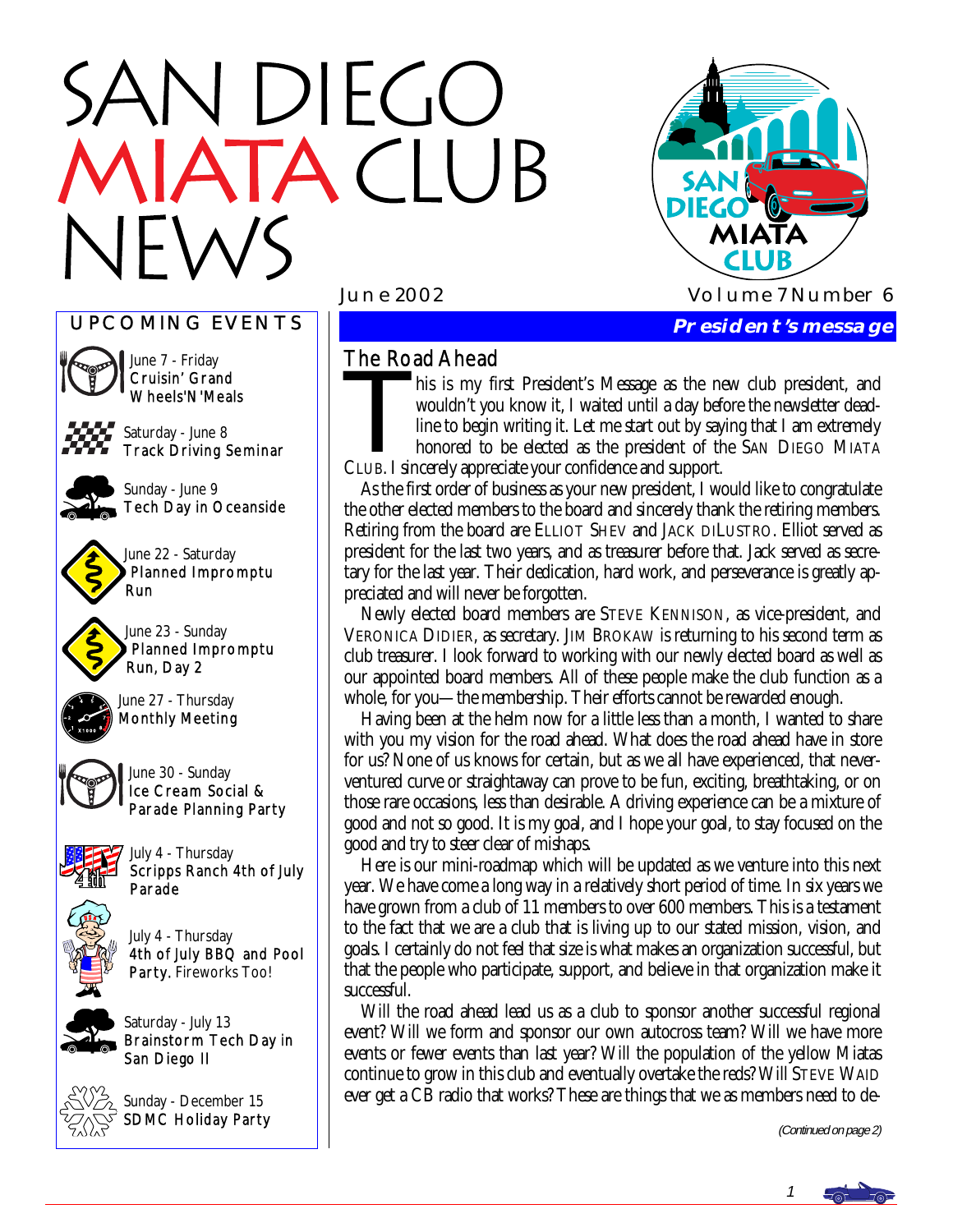#### **President's Message** (Continued from page 1)

cide. Well, except for the CB part. In the meantime, I, along with all the board members, elected and appointed, will continue to encourage all members to sponsor an event, attend meetings, support your club, but most of all, have fun and enjoy yourself.

 In the next few months you will see subtle changes to areas such as regalia (more variety-more colors) and the Web site( a bit more Jazz). In addition we will soon publish an updated edition of the Member Handbook, plus new updates of the Membership Roster. My philosophy has always been "If it ain't busted—don't try to fix it!" It is my intent to adhere to that philosophy with all my heart and soul. Trust me—this club ain't busted. Some of the things that enticed GERI and I to become members were the abundance of camaraderie, friendship, willingness to help, new adventurous fun events, and laughter.

 There are exciting times ahead and I am thrilled by the opportunity to lead this club into another year of *Fun* and enjoyment of this exciting sports car.

 You have my pledge to listen, lead, and learn.

YOUR "PAL" SAL

#### **Mission statement**

The purpose of the club is to<br>promote the enjoyment of, and enthusiasm for, one of the world's most exciting sports cars the Mazda Miata.

 Owning and driving a Miata is one of life's great pleasures, and adding the company and camaraderie of like-minded enthusiasts only enhances the experience. Won't you join the fun as we enjoy the beauty of San Diego County from the seat of a very special little roadster? Let's have fun driving our Miatas!

#### **Newsletter Team**

ANTHONY "NEVADABOB" WILDE - Editor [newsletter@sandiegomiataclub.org](mailto:newsletter@sandiegomiataclub.org)  VOODOO BOB KRUEGER [voodoo@miata.net](mailto:voodoo@miata.net)  DIANE LONG [djaws@san.rr.com](mailto:djaws@san.rr.com)  TOM SPRAGUE [tspraguepr@aol.com](mailto:tspraguepr@aol.com)  Copies by SEAN O'CONNOR

SIGN UP (858) 486-6771

**Your "Pal" Sal Causarano (right) and his "gal pal" Geri (left) with their 2002 "Woodstock."** 



#### **Board of Directors**

Executive Board **President**  SAL CAUSARANO (760) 787-0624 [president@sandiegomiataclub.org](mailto:president@sandiegomiataclub.org) 

**Vice President**  STEVE KENNISON (858) 271-8498 [vicepresident@sandiegomiataclub.org](mailto:vicepresident@sandiegomiataclub.org) 

**Secretary**  VERONICA DIDIER (619) 421-8024 [secretary@sandiegomiataclub.org](mailto:secretary@sandiegomiataclub.org) 

**Treasurer JIM BROKAW** (619) 421-2110

[treasurer@sandiegomiataclub.org](mailto:treasurer@sandiegomiataclub.org) 

Administrative Board **Membership**  DAVE MARTIN & GALE CHAN (619) 582-2448 or (858) 492-9227 [membership@sandiegomiataclub.org](mailto:membership@sandiegomiataclub.org) 

**Events Coordinator**  STEVE WAID (760) 432-0727 [events@sandiegomiataclub.org](mailto:events@sandiegomiataclub.org) 

**Club E-mail Postmaster/Webmaster**  ROBERT "JTBOB" HOLLAND (858) 549-4011 [webmaster@sandiegomiataclub.org](mailto:webmaster@sandiegomiataclub.org) 

**Club Regalia**  PAULA KENNISON & ROSALIND SCOTT (858) 271-8498 or (760) 789-3872 [regalia@sandiegomiataclub.org](mailto:regalia@sandiegomiataclub.org) 

**Newsletter**  ANTHONY "NEVADABOB" WILDE (858) 693-8095

[newsletter@sandiegomiataclub.org](mailto:newsletter@sandiegomiataclub.org)

To send e-mail to all members of the board: [board@sandiegomiataclub.org](mailto:board@sandiegomiataclub.org) 

#### **Notices**

The SAN DIEGO MIATA CLUB is a non-profit California corporation. The *SAN DIEGO MIATA CLUB NEWS* is the monthly newsletter of the SAN DIEGO MIATA CLUB. Use of articles or stories by other Miata clubs is hereby granted, provided proper credit is given. Submissions to the newsletter are welcomed and encouraged. Where possible, please e-mail your submissions to the newsletter editor. Submissions can also be mailed to the club's post office box.

#### **Submission deadline is the 15th of each month.**

*Editor reserves the right to edit all submissions.*

The SAN DIEGO MIATA CLUB has established a dedicated World Wide Web Home Page at:

[www.sandiegomiataclub.org](http://www.sandiegomiataclub.org) 

Dedicated 24-hour voice message line: (619) 582-2448

SAN DIEGO MIATA CLUB P.O. Box 23081 San Diego CA 92193

2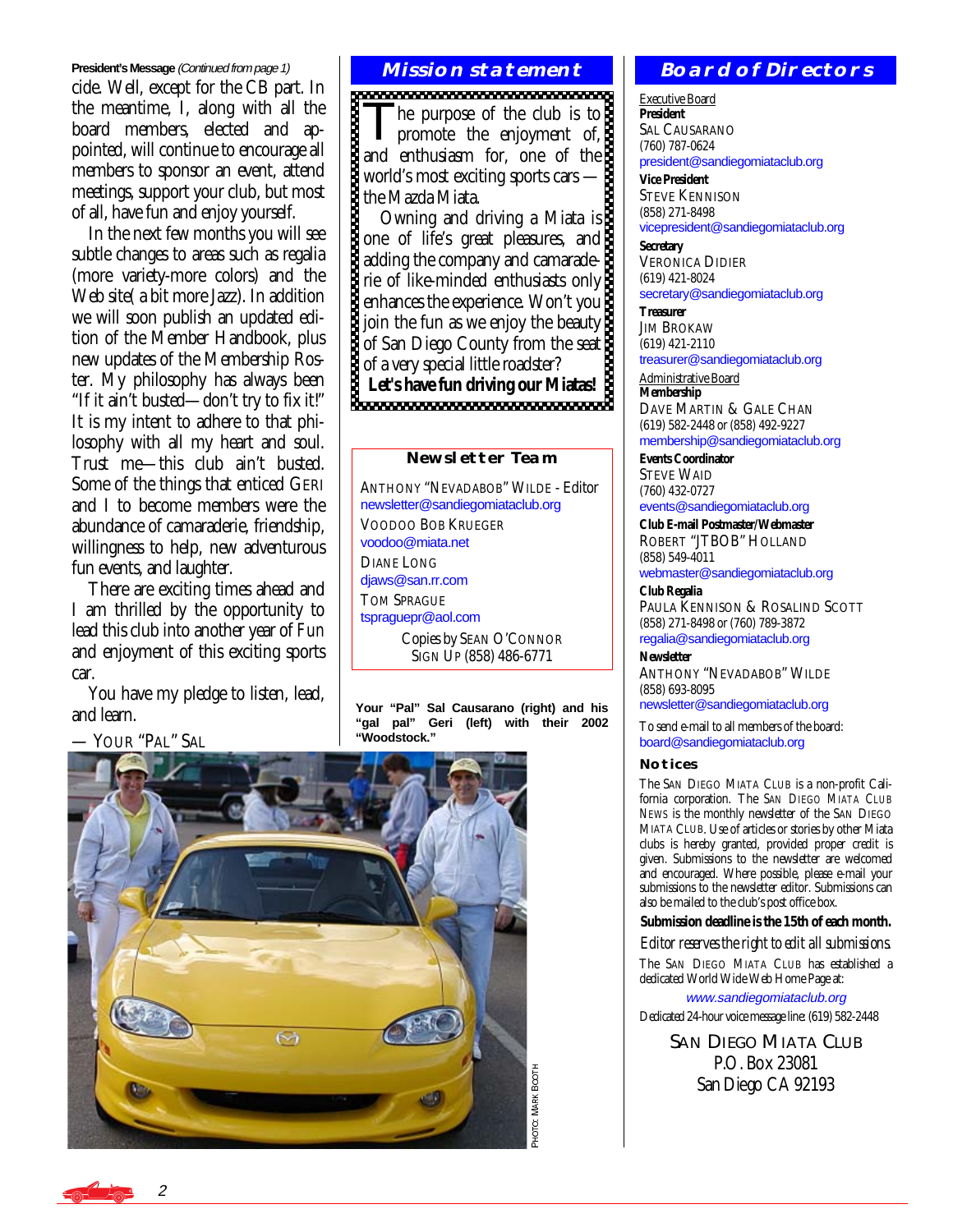#### **Upcoming Events for the month of June**

#### Cruisin' Grand Wheels'N'Meals **Date:** Friday, June 7

**Meeting Time:** 6 p.m. to eat,

Leave for cruisin<sup> $\alpha$ </sup> at 7 p.m. **Meeting Place:** Tom's #23 on the

 Southwest corner of 5th Ave. and Centre City Pkwy., Escondido.

Cruisin´ Grand in Escondido starts earlier this year. Beginning with the first Friday in April, every Friday night through September is the time to go to see hot rods, street rods, vintage cars, muscle cars, music, and on the first Friday of each month...Miatas.

#### Track Driving Seminar

**Date:** Saturday, June 8 **Time:** 9 a.m. - 1 p.m. **Place:** Mazda North America Opera tions Headquarters, 7755 Irvine Center Drive, Irvine, CA

**Host:** STEF GOULD, [stef@miata.net](mailto:stef@miata.net), (619) 297-4272

Aaron Tachibana will lead this seminar, which will focus on performance modifications—how to get the best bang for your buck—and suspension setups.

 There will be time to answer questions on the various subject matters not covered in the focus bulletin. He'll also answer questions on performance driving...such as driving techniques, reading the lines, braking, etc. This is an interactive seminar and Aaron encourages avid participation from the audience.

 Aaron has been producing Track Days at Laguna Seca, Thunderhill, and Sears Point for the past six years. There is no charge to attend the seminar. Mazda will provide coffee, juice, and snacks.

 After the seminar you have the option to adjourn to a local restaurant for lunch and continued camaraderie.

*Directions:* Exit I-5 at Alton Parkway. Head west (toward the Irvine Spectrum). Turn right onto Gateway. Turn right into the Mazda parking lot.

*Please* RSVP to Stef Gould. She needs an accurate count for seating.

#### Tech Day in Oceanside

**Date:** Sunday, June 9 **Time:** 8 a.m. start

**Place:** 4632 Doral Court, Oceanside.

**Hosts:** WESTLY & MARY TEWKSBURY,

(760) 757-8583 or

[westly197@hotmail.com](mailto:westly197@hotmail.com).

We will be starting at 8 a.m. and will continue `til we finish or can't see anything (dusk). Anyone who doesn't want to work on Miatas is welcome to come and visit in the house or back yard. We'll likely watch a movie after sunset on our projection setup if anyone wants to stay (156 inch projection).

*Note:* Many maps are incorrect, be careful to follow the directions below.

#### *Directions from Escondido:*

1) Take 78 east to College Blvd North. The exit takes you to Vista Way; you go left and get in the right lane. (0.12 miles) Turn right on College Blvd.

2) Take College Blvd North 4.57 Miles to the 76 (used to be Mission Ave.) where you will be making a left.

3) Go west on the 76 for 0.62 miles to the second light (the first available right hand turn) and make a right on Frazee.

4) Go down Frazee 1.5 miles to your second left, Pala Road.

5) Take Pala 0.16 miles to your second left, Calle Bolero.

6) Make your first left (.06 miles) on Doral Ct. We are the third house on the right, 4632 Doral Ct.

#### *Directions from the I-5:*

1) Exit on Highway 76 east (about 4 exits north of the 78) Proceed about 5 miles to Old Grove Road.

2) Exit left on Old Grove Road (north) and go to the second right (.25 miles), Frazee.

3) Take Frazee to your first right (.10), Pala Road.

4) Take Pala (0.16 miles) to your second left, Calle Bolero.

5) Make your first left (.06 miles) on Doral Ct. We are the third house on the right, 4632 Doral Ct.

#### Planned Impromptu Run

**Date:** Saturday, June 22 **Meeting Time:** 11 a.m.



**Meeting Place:** Target shopping cen ter at the corner of Jamacha Road and Highway 94 in Rancho San Diego. Meet in the parking lot near the Carl's Jr.

**Coordinators:** SDMC members

Where shall we go? That question will be answered as we gather for another Planned Impromptu Run. We will meet at the appointed time and place, come to a consensus (hopefully), and take off for the twisties. No plans, no structure, no idea where we will end up! Oh, since this is an impromptu run, there is no mileage credit either.

#### Planned Impromptu Run, Day 2

**Date:** Sunday, June 23 **Meeting Time:** 11 a.m.



**Meeting Place:** Westfield's Shopping Town-North County (formerly North County Fair), under the big sign on the west side of the mall.

**Coordinators:** SDMC members Same as the day before...No plans, no structure, no idea where we will end up! Oh, since this is an impromptu run, there is no mileage credit either.

#### Monthly Meeting

**Date:** Thursday, June 27 **Time:** 6 p.m.



**Place:** Boll Weevil 9330 Clairemont Mesa Blvd. (at Ruffin Road), San Diego (858) 571-6225

This event is the single best way to meet your fellow club members, ask questions, share stories, etc.

*Don't miss the fun!* 

**Upcoming Events** (Continued on page 4)

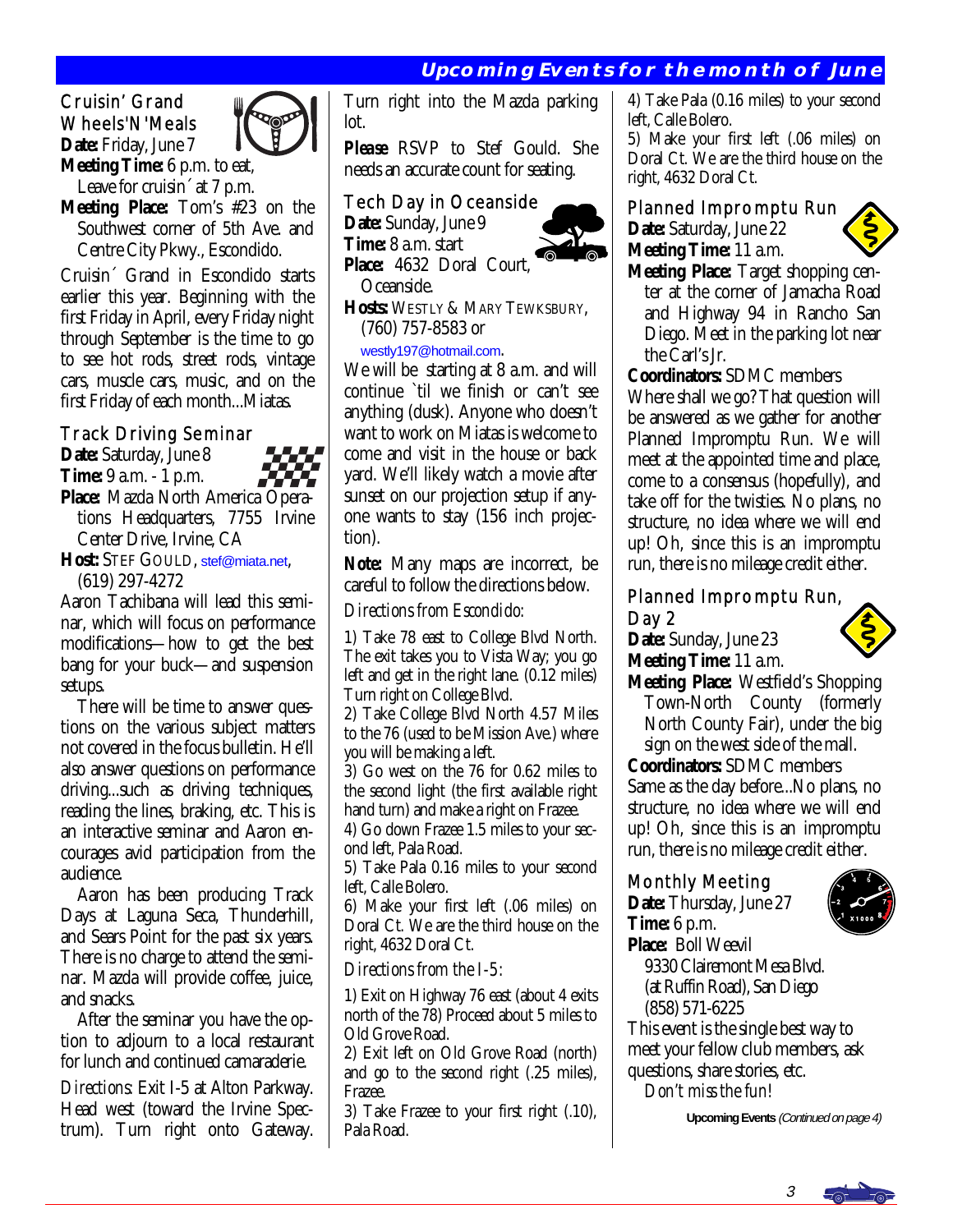**June Events (Continued from page 3)** 

Ice Cream Social 4th of July Parade Planning Party **Date:** Sunday, June 30 **Time:** 2 p.m.



**Place:** 9945 Cummins Place, Scripps Ranch

**Hostess:** DIANE LONG

 (858) 566-6973 or [djaws@san.rr.com](mailto:djaws@san.rr.com) Bring your favorite ice cream or toppings. This will be a pre-planning party for the annual Scripps Ranch 4th of July parade. Let's come up with some more great ideas to defend our First Place in the last three years' parades. This year we will decorate the SDMC "float" that was constructed at last years' social.

*Directions:* I-15 to Pomerado/ Miramar Road exit. East on Pomerado. Left onto Scripps Ranch Blvd., right onto Red Rock and right on Cummins Place.

#### **future events**

#### Scripps Ranch 4th of July Parade **Date:** Thursday, July 4

**Meeting Time:** 7 a.m.



**Place:** 9945 Cummins Place, Scripps Ranch

**Coordinator:** DIANE LONG,

 (858) 566-6973 or [djaws@san.rr.com](mailto:djaws@san.rr.com)  The Scripps Ranch 4th of July Parade is a small community parade where *almost* anything goes. There are the Boy Scouts and Cub Scouts, bands, the lawn-mower drill team, local dignitaries, etc. It is a basic home town, have fun, parade. We will be defending our First Place for car clubs that we have won the last three years.

 The parade starts at 10 a.m., so we will be meeting between 7 and 8 a.m. to decorate our Miatas. We have some club decorations, but please bring some more, if you can, to share. We will leave for our parade position no later than 9 a.m., **so coming early is important**. The street to the meeting

place will be closed off around 8:45 a. m. The parade will end about 11 a.m.

#### 4th of July BBQ & Pool Party, Fireworks Too!

**Date:** Thursday, July 4 **Time:** After the parade **Place:** The home of BARB &

 ELLIOT SHEV, 14425 Trailwind Road, Poway, Ca 92064

**RSVP:** Elliot, [kingfish@teamvoodoo.com](mailto:kingfish@teamvoodoo.com) or (858) 679-0777.

After the parade everyone will want to cool off, so Barb and Elliot have once again opened their home to the club to enjoy. Their home overlooks Poway High School and the fireworks are spectacular from there.

#### **\*\*\*RSVP is required\*\*\***

This is a BYOB event. We all split the cost of the food, which should be around \$10 per person.

#### Brainstorm Tech Day in San Diego II

**Date:** Saturday, July 13 **Time:** 9 a.m. - 4 p.m. **Place:** The SHEV home,

 14425 Trailwind Road, Poway, Ca 92064

**Contact:** Brainstorm ([www.miata.org](http://www.miata.org)) for pre-orders and installation appointments. (800) 779-3223, (310) 815-9825-Fax (310) 815- 9854.

Brainstorm is coming back to San Diego for a Tech Day. It has been over two years since they have been here, so go to [www.miata.org](http://www.miata.org) and start deciding what goodies you might want. One of the popular items is the remote oil filter, which makes changing your oil really easy. Brainstorm exhaust systems are always popular, and there will be special pricing.

#### SAN DIEGO MIATA CLUB specials

Parts with installation:

1. BSP Shortbar-polished stainless steel: reg. \$299 + \$110 installation=\$409. SDMC price: \$370 installed.

- 2. BSP Windblocker-vinyl: reg. \$240 + \$27.50 installation = \$267.50. SDMC price: \$230 installed.
- 3. BSP Low Profile Headlight Kit: reg. \$335 + \$110 installation= \$445. SDMC price: \$399.99 installed.
- 4. BSP Short Shifter Kit (5spd & 6spd): reg. \$150 + \$55 installation=\$205. SDMC price: \$180 installed.
- 5. Colored gauge faces (no needle repaint): reg.  $$135 + $110$  installation= $$245$ . SDMC price:  $lation = $245$ .  $SDMC$  price: \$199.99 installed.
- 6. Vintage gauge rings: reg. \$89 + \$82.50 installation=\$171.50. SDMC price: \$150 installed.
- 7. BSP leather shift boots: reg. \$45 + \$27.50 installation=\$72.50. SDMC price: \$60 installed.
- 8. Chrome Shifter Surrounds: reg. \$95 + \$55 installation=\$150. SDMC price: \$110 installed.

Parts specials (no installation):

- 1. Leather shift boots, brake boots, seatbelt sleeves: 10% off.
- 2. Interior metal parts: 15% off.
- 3. Shocks, springs, sway bars, strut braces: 10% off.
- 4. Sport grills (powder coated): reg. \$89.95, SDMC price \$75.
- 5. BSP 4-into-1 headers (1990- 2000): 10% off.
- 6. BSP Spare Relocation Exhaust: reg. \$395, SDMC price \$350.
- 7. BSP 4pc. Big brake kits: reg. \$1280, SDMC price \$1150.

#### A Weekend with the Sahuaro Miata Club



**Dates:** July 19, 20, 21 Friday dinner Saturday run and dinner Sunday run them out of town *More details to follow*

Future Events (Continued on page 5)



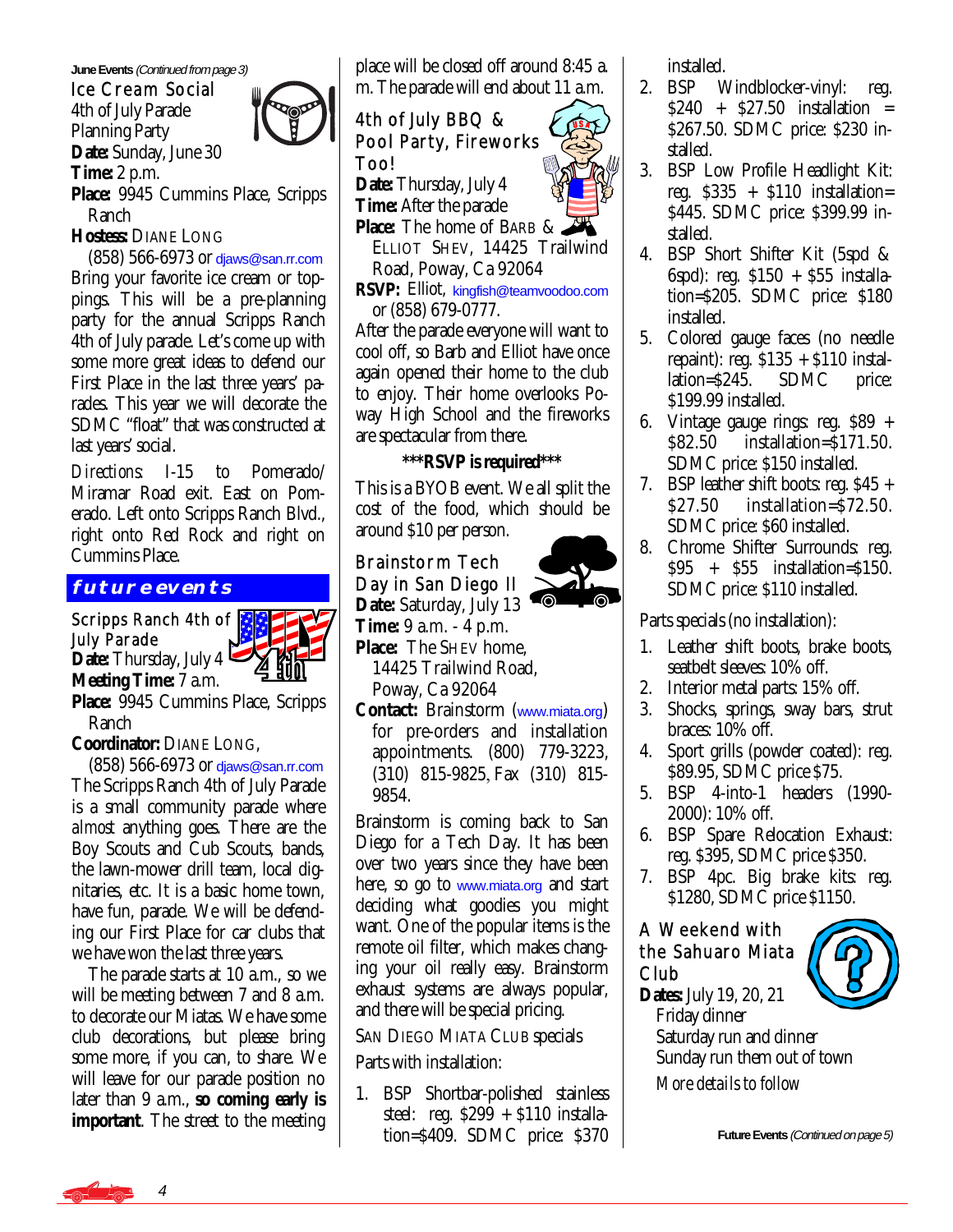#### 6TH Annual "Miles of Miatas For MDA"



**Date:** Saturday, August 10th **Meeting Time:** 9 a.m. **Meeting Location:** Boll Weevil 9300 Clairmont Mesa Blvd. (at Ruffin Road), San Diego (858) 571-6225

Plans are being finalized for the sixth annual charity event "Miles of Miatas for MDA." Last year SDMC raised over \$12,000 through the generosity of club members and our Miata vendors.

 Participants will receive two event T-shirts for raising over \$100 and will be provided a raffle ticket for every \$50 raised. Additional raffle tickets can be purchased at \$1 each or 15 for \$10. Cost of the BBQ dinner will be \$12 per person. Checks for the dinner can be mailed to the Hinkles at 733 S. Kalmia St., Escondido, CA 92025.

 So mark your calendars for August 10th and plan to join the Hinkles and fellow Miata enthusiasts for the 6th Annual "Miles of Miatas for MDA." With your support and generosity we can all make a difference in the life of a child and our hope for a cure. It's going to be a *ZOOM ZOOM* funfilled day of driving a festivities.

 Watch your July and August newsletters for more event details and MDA "Miles of Miatas" sponsor forms. Î

#### Edelbrock Tour

**Date**: Saturday, October 19 **Place**: Edelbrock factory and mu seum in Torrance, California.

**Contact**: ROBIN & MIKE

#### FAIRCLOTH, [HawkinLady@aol.com](mailto:hawkinlady@aol.com)

 The Edelbrocks have been making performance parts since the 1950's. The name is synonymous with "going fast." It is likely that we will be able to see Vic and Camee Edelbrock racing at the Coronado Speed Festival the weekend before.

 The Edelbrock tours are from 10 a.m. to approximately 1 p.m. starting with Camee Edelbrock or Vic Edelbrock talking about the history of the company. Then the tour guides split the tour into groups and you drive to their manufacturing plant; then come back to see the shock building, exhaust building, and their distribution center, all in Torrance. The tours are a lot of walking, then back to the museum for lunch and a goodie bag.

 There also is an Edelbrock Sportswear room where they sell clothing.

 This is a rare opportunity, and we will be limited to 120 people. SO-CALM has been invited to participate as well...after all, it is in their backyard.

 Please make reservations with Robin Faircloth. Even though there appears to be plenty of time, you don't want to be left out. Make plans and reservations today.

#### San Diego Miata Club Holiday Party **Date:** Sunday, December 15

**Location:** San Vicente Inn (San Diego Country Estates), 24157 San Vicente Road, Ramona, CA 92065 Hosts: MIKE & ROBIN FAIRCLOTH,

(760) 789-5171 or

#### [hawkinlady@aol.com](mailto:hawkinlady@aol.com)

Dinner will be served buffet style. Once summer is over, there will be more information to relay regarding cost, menu, directions, etc.

#### **UPCOMING regional and national events**

#### First Annual Delta Miata Club/Diablo Mazda Car Show **Date:** Saturday, July 6

**Time:** 10:30 a.m.

**Place:** Diablo Mazda, Walnut Creek, California

The registration form can be found at [www.deltamiata.net/carshow02/app.html](http://www.deltamiata.net/carshow02/app.html).

A \$5 entry fee will be collected at the show. All entry fees will be donated to Shepherd's Gate, a non-profit organization for services and housing for battered and homeless women and children.

For directions, go to [www.diablomazsub.](http://www.diablomazsub.com) [com](http://www.diablomazsub.com).

#### Flyin´ Miata Open House

**Date:** August 15-19 **Location:** Flyin´ Miata, 331 South 13th Street, Grand Junction, CO

Every year, Miata enthusiasts from all over descend on Western Colorado for the annual FM Open House. It's a chance to meet the folks at FM and other Miata nuts, take in the great roads and scenery, get your car dyno tested and even be in a parade.

 This year, we've rented the local kart track for both karting and Miata fun—it's great for people with really short attention spans. We're also having a bit of a special event when Dan Pedroza (of MRoad) gets married to his fiancee Dani!

 If you're interested in joining us, please fill out the pre-registration form before June 15. There's no commitment, but we'll use these numbers to gauge interest and set the prices. Please don't fill it out if you know you won't be coming.

[www.flyinmiata.com/news/openhouse02/](http://www.flyinmiata.com/news/openhouse02/default.asp) [default.asp](http://www.flyinmiata.com/news/openhouse02/default.asp) 

**Accomodations:** Hawthorn Suites,

 225 Main Street, Grand Junction, CO (800) 922-3883 or (970) 242- 2525

View their rooms! [www.hawthorn.com](http://www.hawthorn.com) General room info: 25 rooms (20 single studios and 5 double studios) have been blocked off for "Flyin´ Miata." The block of rooms is reserved from Thursday night, August  $15<sup>th</sup>$  to Sunday morning August 18<sup>th</sup>. All of the rooms have one queen-size bed, one queen sofa sleeper, refrigerator, microwave, TV, Internet access and two phone lines. Non-smoking and smoking rooms are available. Pets are allowed, but the hotel requires notice at the time you make your reservation if you plan to bring a pet. Two bedroom suites are available. The room **Regional & National Events** (Continued on page 11)



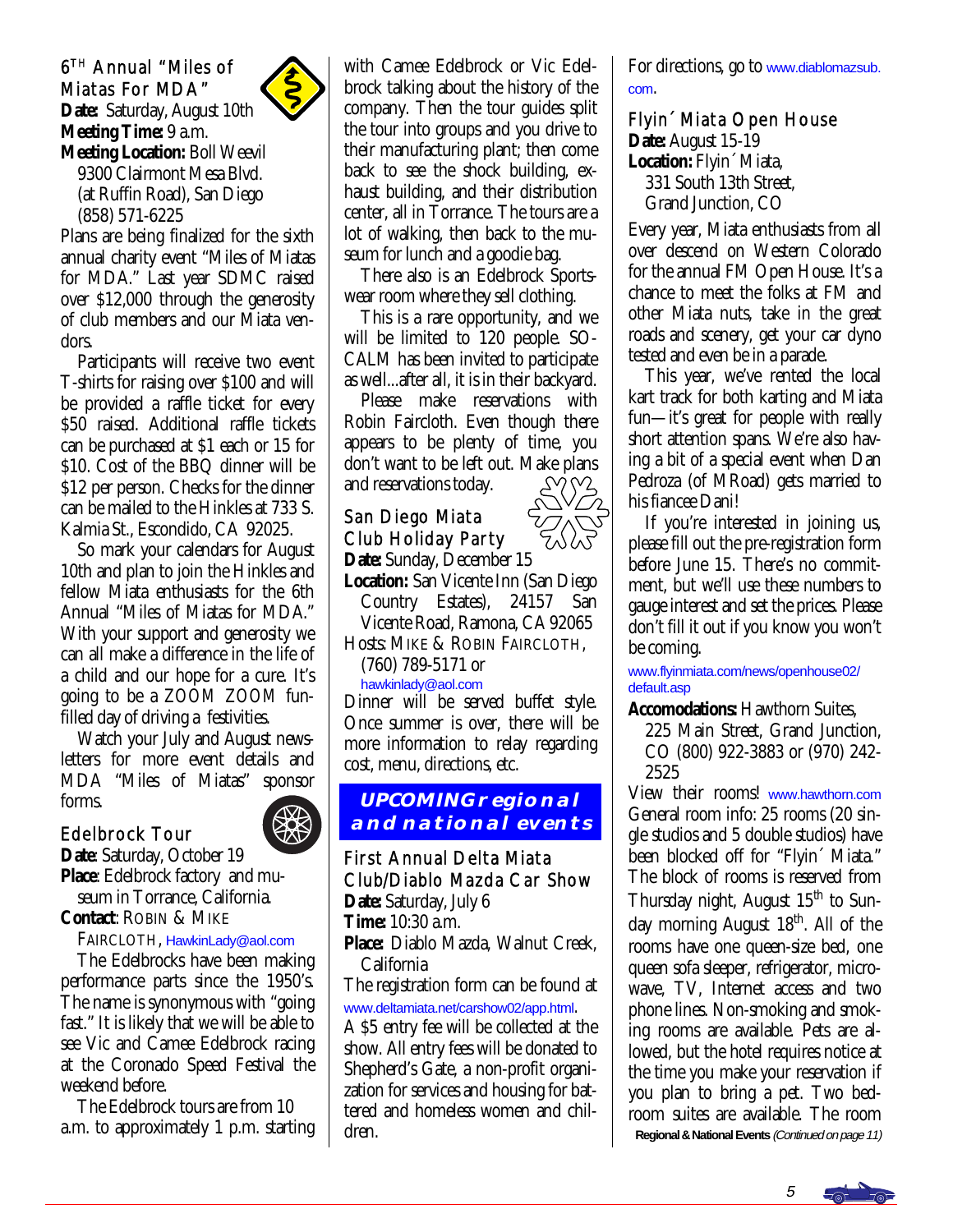#### **member profile**



#### — JEANETTE HOLLADAY

- JEANETTE HOLLADAY<br>
y love for the Miata<br>
started in 1995 when<br>
my Honda Civic<br>
went into the shop started in 1995 when my Honda Civic went into the shop for some electrical snags. The Enterprise Rent-a-Car near Cush Escondido had a red Miata. I spent the extra \$10 a day for the convertible for my commute, and in the evenings my husband drove it to the top of Palomar Mountain. That run was similar to "Mr. Jeff's Wild Toad Ride" at Disneyland. And that is how this story begins.

 In 1996, we determined I needed a newer car and started shopping. I test drove every kind of sporty car within the right price range, and after a month or two told my husband "You know, I'd be perfectly happy with a Miata." Coincidentally, my father-inlaw was selling his `92 Classic Red Miata, so I purchased it and within a couple months became a member of the SAN DIEGO MIATA CLUB.

 When I bought the 1992, it had gone 80,000 miles. The car had perfect maintenance records (the first owner was also a SAN DIEGO MIATA CLUB member) and it just kept going and going. With my daily commute getting longer and longer due to various job changes, in January 2002 the odometer flipped 200,000.

 Life was good. Until the night of March 4, when a Chevy Suburban failed to heed a stop sign and drove directly into my path. I estimated I impacted his driver side at about 15- 20 mph. The little red car did its job and saved me, with only minor whiplash and a sprained ankle.

 After scouring the used car market, I was unable to find a replacement that had been kept as well as mine. After I dragged my husband all around San Diego, Orange, and Riverside Counties, he wisely suggested I get a new Miata, as there wasn't one person in the world he could think of who would appreciate it more. (I think he was just exhausted from looking for little red cars!).

 The night of March 30 (after yet another fun-filled day of looking at dinged up Miatas), I had researched inventory on mazdausa.com and discovered that John Hine Mazda in San Diego had exactly the Miata I was searching for. We drove down and met with a really

nice and funny British salesguy named Mel Roberts. We spent the next two hours with him filling out paperwork and exchanging life stories. At the end, I brought home a 2002 Classic Red Miata. 1992 and 2002--seems like a nice time span.

 I was a little concerned that I wouldn't be able to love the 2002 like I had loved the 1992. After all, I had lost its classic pop-up headlights and Italian--inspired finger pull door latches! Then, a couple days after I bought it, I walked out into the parking lot and looked at its face, and then looked again. That was when I noticed it has dimples! Okay, I know it's a bit silly, but if you use your imagination, the fog lights look like dimples. I know, because I have dimples when I smile, too. Since that day, I've been doing a lot of smiling.

 MARK BOOTH wrote that it's a brand new love affair, all over again. I'm inclined to agree. I'm definitely falling in love with my 2002.

— JEANETTE

*To be included in our ongoing series of Member Profiles, write a short (200-400 word) summary and email it to:* 

[newsletter@sandiegomiataclub.org](mailto:newsletter@sandiegomiataclub.org) *You can also mail it to the Club P.O. Box. Please include a photo. We want to be able see your face. — Your photo will be returned.*



6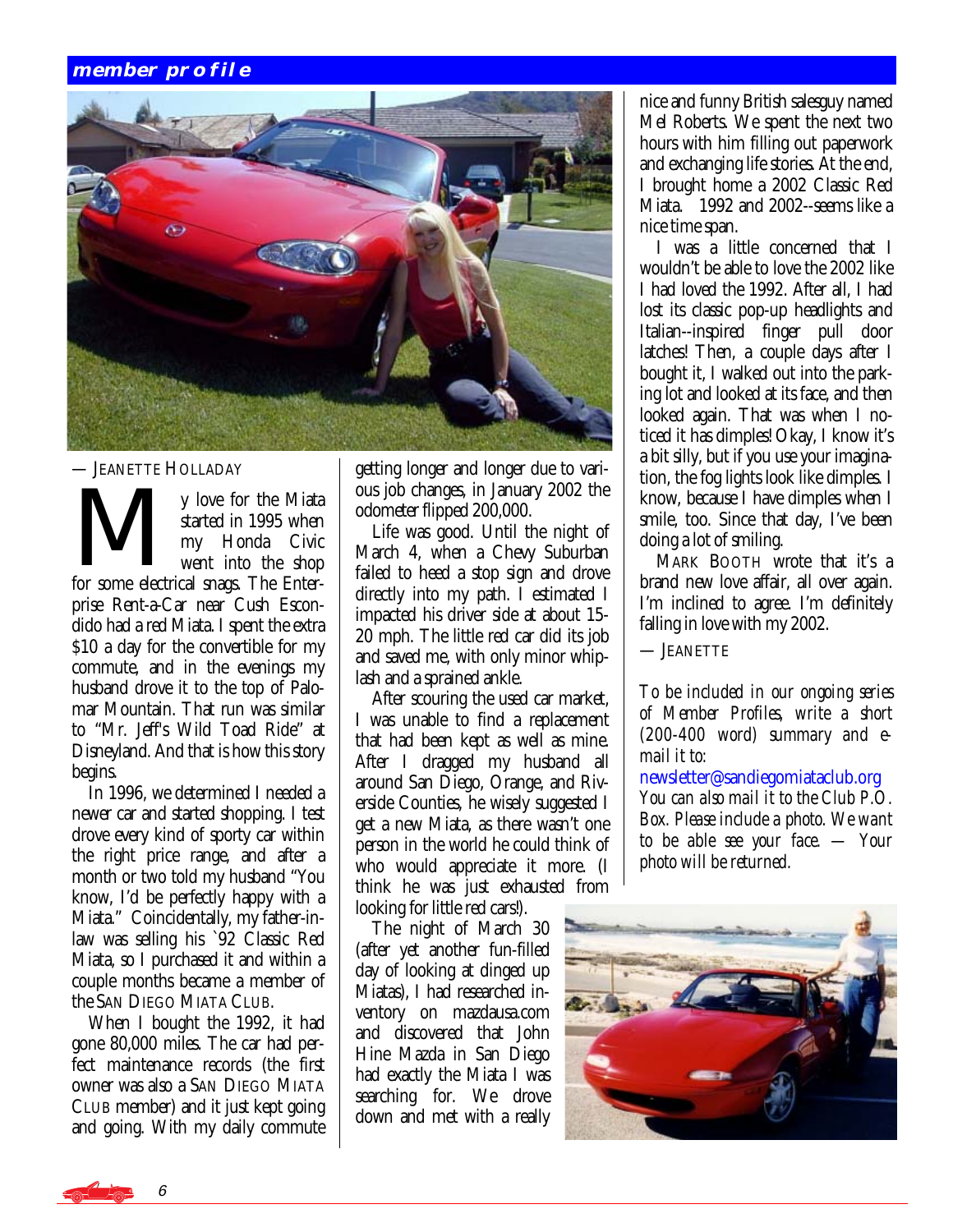New Members!

**WELCOME to our newest members (since last newsletter):** 

CHAUNCY CHRISTOPHER Temecula 1992 Red

JERRY CISINSKY San Diego 1993 Red B

LARRY CLAPPER & GRETCHEN VIK San Diego 2001 Red

**KIRK HOUSE**  San Diego 1999 Silver LS

RICK KAGAMASTER Dana Point 1990 White

TROY & JEANNE RAY Chula Vista 2002 SE (Titanium)

MICHAEL & PEGGY SHIREY San Diego 2001 Midnight Blue

 San Diego 2001 Midnight Blue LS

## Renewing Members (since last newsletter):

TOM & PAULA ANDERSON JIM & CHARLENE BROKAW JERRY & JAYNE BURGESS HAL CLARK & ROBIN WATERS VICKIE & DAN CLEMONS CHUCK & JEAN COLE GEOFF FAHRING & XAVIER CASTILLO SHAWN KELSON PAULA MUDARRI KERRY & SHARRON POWELL KEN & KATHY ROBERTS MIKE & KAREN STILES

#### **membership information**

### Membership Statistics

As of May 25, 2002, there are 381 memberships (155 single, 226 dual) for a total of 607 members.

Memberships by Miata Color:

- 
- 99 Red<br>53 White 53
- 41 **Black**
- 36 **Silver**
- 29 Emerald Green
- 20 Montego Blue<br>16 Yellow
- **Yellow**
- 
- 15 BRG<br>12 Sappl **Sapphire Blue**
- 11 Twilight Blue<br>9 Mahogany
- 9 Mahogany<br>9 Mariner Bl
- 9 Mariner Blue<br>8 Crystal Blue
- 8 Crystal Blue<br>8 Marina Gree
- 8 Marina Green<br>7 Laguna Blue
- 7 Laguna Blue
- 6 Merlot<br>5 Midnig
- 5 Midnight Blue<br>5 Starlight Blue
- 5 Starlight Blue<br>2 Evolution Ora
- 2 Evolution Orange<br>2 Titanium
- 2 Titanium<br>1 **Laser Blue**
- 1 Laser Blue<br>1 Teal (custo
- 1 Teal (custom)<br>5 Unreported\*
- Unreported\*
- Unreported means a member does not have a Miata at this time.



Red vs Total of All Blues

Recent discussions about whether there are more blue Miatas in the SAN DIEGO MIATA CLUB than reds have led to the graph at the left.

 By tracking the total of **all** blue Miatas (including Montego Blue which is only sometimes blue), the red Miatas have always been more in number.

 The **yellows** were added, not just for comic relief, but to show that even by repainting all of them blue, the blues would not overtake the reds.

— EDITOR

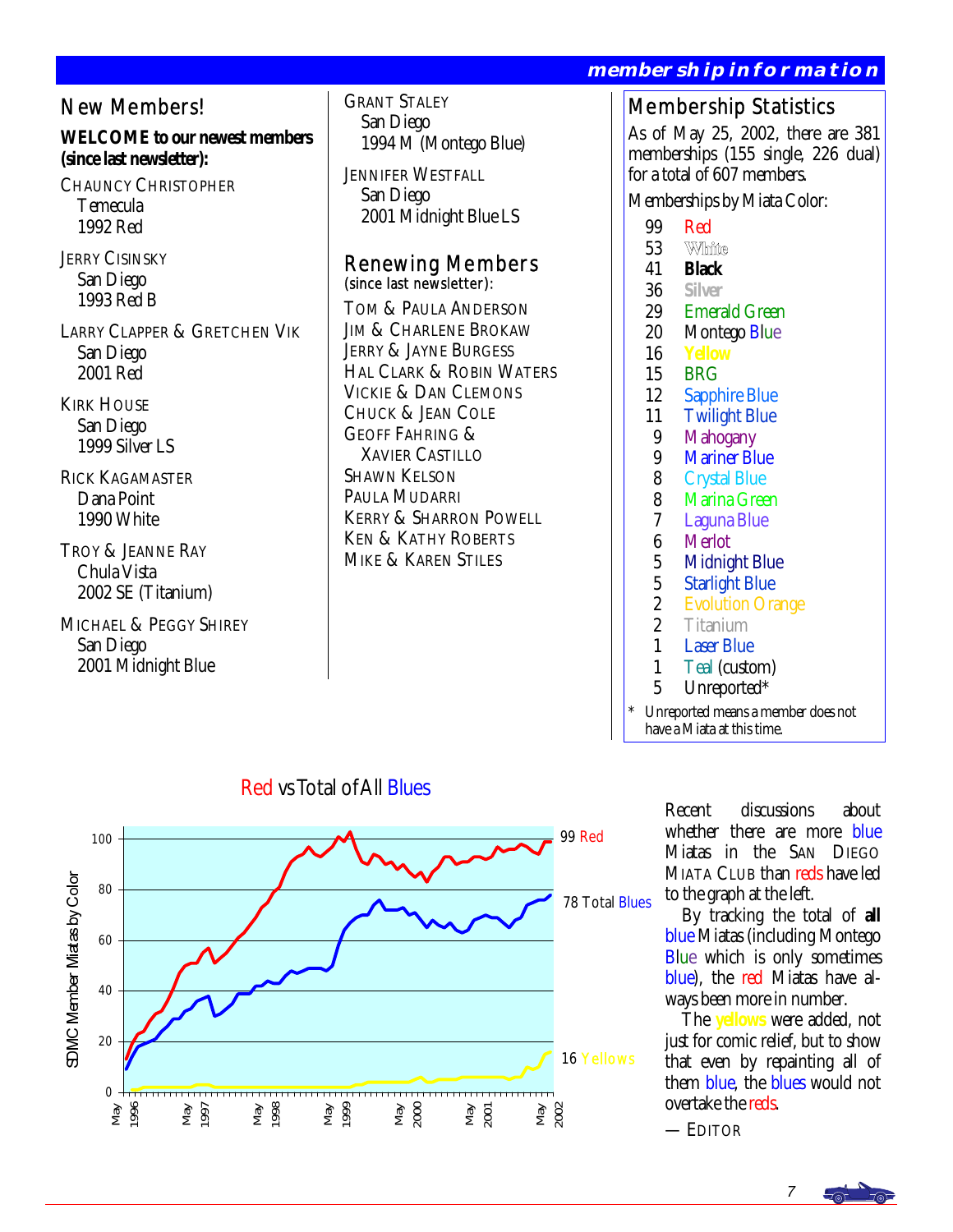

#### May 4 - 6 Search for Madonna 2002

Full gas tanks; empty bladders; don't be late...on Saturday morning, May 4th, just after 0'dark thirty, 28 Miatas lined up to begin the annual search for Madonna, led by LAU-RIE and STEVE WAID. Of course, if Phyllis Madonna had preferred yellow to pink the search would not be necessary as Mr. Waid would be drawn to the Inn like a bear to honey.

 After two successful lunar-dockings, the real fun began as we left the first pit stop and took Lockwood Valley Road to Highway 33 for a scenic, twisty drive to our next stop, a pistachio farm. A brief rest and the opportunity to stock up on nuts for the long drive on Highway 166 to Highway 101 and the Madonna Inn, where lunch waited, even if some rooms were not yet ready.

 After lunch, luggage was off-loaded into available rooms and, once again, most of the group assembled with full stomachs, empty bladders, and full gas tanks for the first official mileage run on some great Miata roads. The San Luis Obispo County Grand Acquaintance Tour helped work up appetites for the official banquet, where the coveted prizes donated by VOO-DOO BOB KRUEGER were presented to the most skilled or lucky winners of the trip quiz. It was fun to learn that at least 22 of our number have personalized plates and to figure out what



**One of the austere rooms at the Madonna Inn.** 



**Lois and Dave Martin await the feed at McClintocks.** 



**Above— The yellows park in an appropriate area, at least according to the sign.** 

**Below— The Sunday run was 187 miles and included lots of changes in weather and terrain.** 



рна<br>191  $\overline{0}$ : Tom gooy

**Above— Steve Waid learns about asking for a refill on the water at McClintocks.** 

they all mean. It was also good to learn that two had worked as Good Humor men and couples married from as little as 24 hours to over 40 years enjoy Miata road trips together.

 The banquet was followed by an open house tour of the rooms occupied by SDMC members. This has to be the best way to check out the various interiors of the interesting, if not quite gaudy, decorating styles of this famous Inn. It also provides an opportunity to pick out which room to book for next year's Search.

 Sunday morning most of the group again assembled for the annual trip to the Morro Bay Auto Show. DENNIS went on this run but I elected to forfeit the miles and go shopping at the



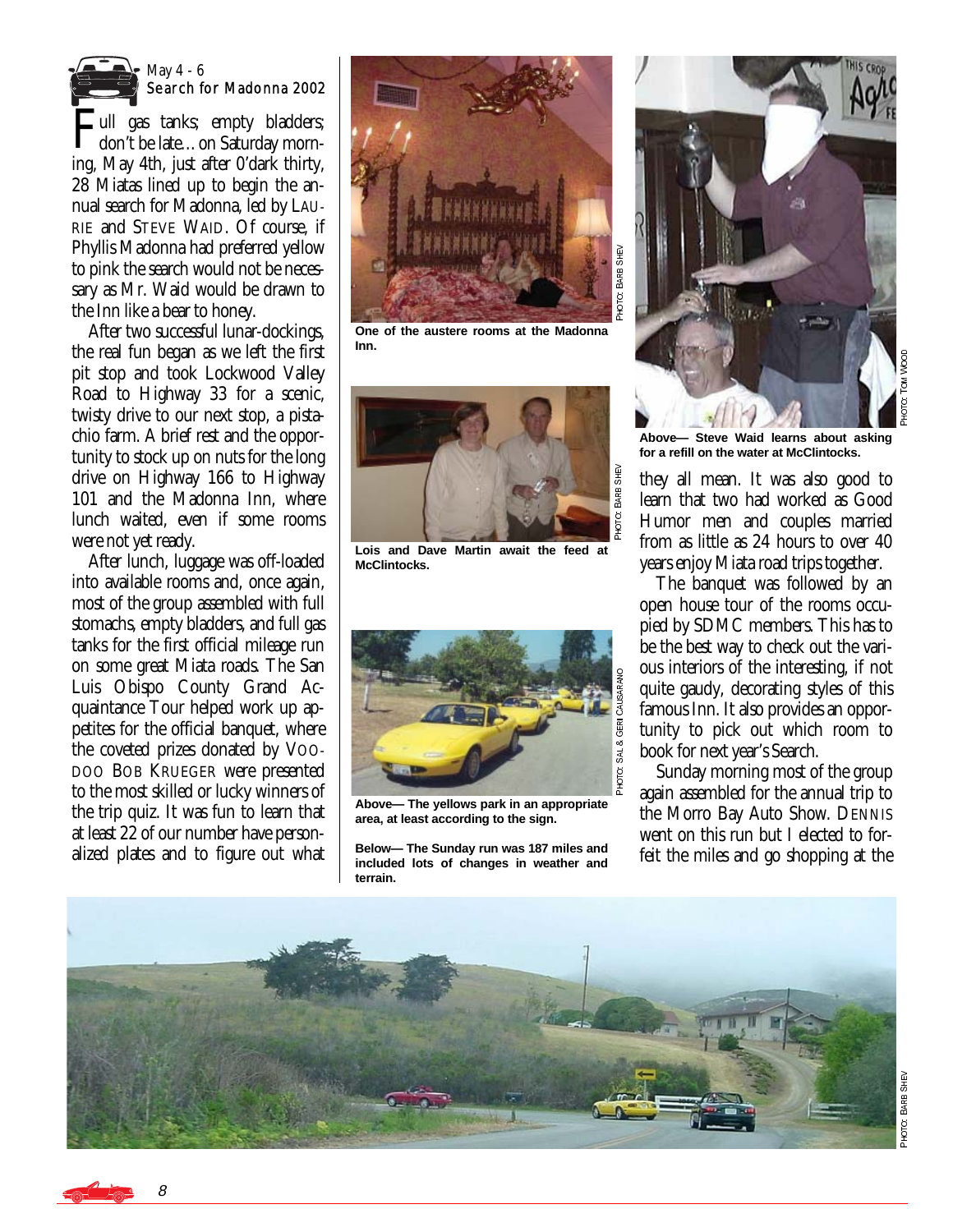

**A happy, if slightly chilled, group of searchers at the base of Morro Rock.** 

hotel gift shops, or the stores across the street. Other searchers took this time to indulge in facials or massages at the Spa in the hotel. This trip definitely has something for everyone.

 After lunch, I was ready for the best run of all, 194 miles that included 15 miles of tight twisties with dramatic panoramic views and breathtaking elevation changes. I drove, but Dennis and I took turns keeping our eyes open and teeth clenched. At Ragged Point; as we listened to dinner options, Dennis' suggestion of McClintocks, one of our old favorites. was met with lukewarm enthusiasm. When we got there we were as surprised as everyone else to find over 30 of us ready for dinner. We were seated in less than 30 minutes and dinner was so much fun (be careful when you ask for a refill of water) that there are rumors that this may become a new tradition. I certainly enjoyed having the whole group, led by Steve Waid (with special permission of the management), sing happy birthday to me. I even shared the yummy strawberry shortcake with anyone who wanted some.

 Monday morning, most of us again assembled for the run to Solvang for brunch and/or shopping. BARBARA SHEV and I found some Miata stickers in one of the shops. Red, blue, black,

and naturally, yellow Miatas became an instant best seller. Alas, then it was on the road again, reluctant to see this wonderful weekend end.

 On behalf of all the Searchers I have talked to or read e-mail from, many thanks to the Waids for organizing this event. And special thanks to JIM HORVATH and JULIE STE-FANELLI for sharing their knowledge of the Miata roads of their beautiful area.

— VERONICA DIDIER

The Car I Loved the Most? ave a story about your "Favorite" Car?" You have a chance to win one of 10 prizes of \$100 each by telling Parade magazine about it in 100

words or less. Entries must be postmarked by midnight, July 15, and sent to:

#### **The Car I Loved the Most**

 c/o Parade P.O. Box 5099, Grand Central Station New York, NY 10163-5099

Enter online at: [www.parade.com/special](http://www.parade.com/special) 

Include name, address, and daytime phone number.



PHOTO: BARB SHEN O: BARB SHEV

**Mike and Elinor Shack share a quiet moment with Pam and Dave Hunt.** 

#### Need a CB to Lead a Run? Good News!

D: BARB SHEV

Fact No. 1: For safety and convenience, the SAN DIEGO MIATA CLUB has long recommended using a CB radio on club runs and other events.

**Fact No. 2:** SDMC Events Coordinator STEVE WAID is always looking for new run leaders for these mostpopular club events. Having a CB is not required to participate in club runs, but it's almost mandatory if you are a run leader or driving the sweep car (the last one). At a recent board meeting, president SAL CAUSARANO noted that three lighter-plug-powered CBs have been donated to the club. So if lack of a CB radio has kept you from stepping forward to lead a run (or stepping back to sweep), you can arrange with Steve to borrow a CB to lead or sweep your first run. (Then you'll like it so much you'll be willing to buy your own).

 Borrowers will be responsible for getting and returning the units, which include a magnetic-mount antenna. Scratch-free tip: Place a single layer of thin plastic (such as one side of a sandwich bag) between the magmount antenna and your trunk lid.

 That's one less excuse for not planning a run…which, by the way, is how you get a set of those really cool club magnetics with your very own car color.

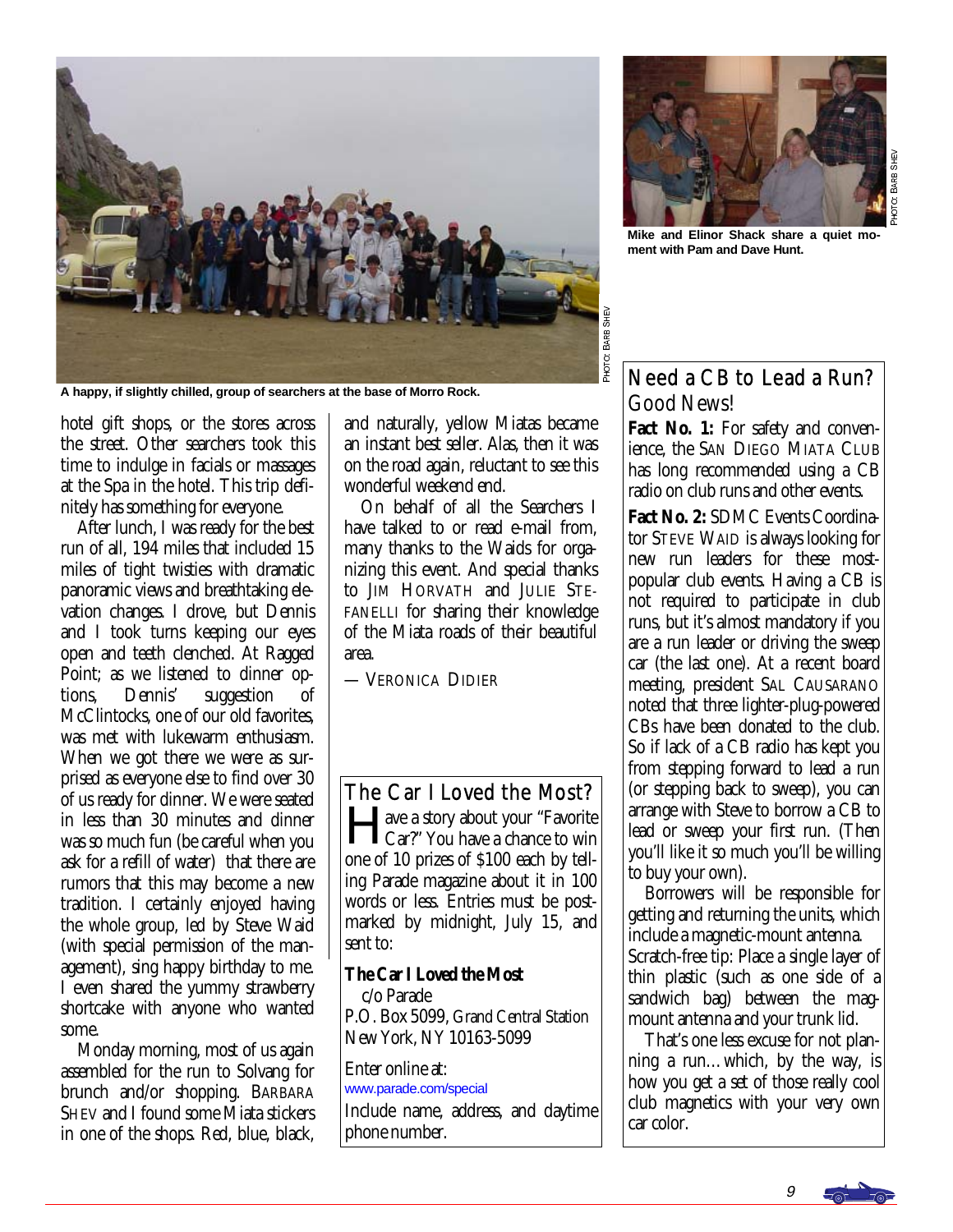

hanks to all who participated in Dam Run IV. This year the weather cooperated and the restaurants were prepared. Congrats to the Wine & Cheese Team for winning the 2000 year old dam artifact that was full of gold and silver. Congrats also to the Monochrome team for getting all the answers right on the trivia contest and coming in second.

 When JOYCE and I conceptualized the first Dam Run, we though it would be cool to do it each year until

the reservoir was filled. We started in 1999 with dirt, and it's due to be filled next April. With that in mind, Dam Run V will be the last in this series of runs, and hopefully the best. To commemorate the filling, it will be good if we get filled up. Really Filled Up!

 Dam Run V, The Filling, April 2003. The ultimate culinary journey through the Temecula Valley.

Get your tastebuds ready!

— JOHN & JOYCE RICHARDSON



**Above— The Wine, Cheese, and Cracker team perform their rap to win the coveted "Dam Trophy." Like any good rap, the lyrics (right) are meant to offend everyone. The groups' performance offended everyone who witnessed it.** 

J.



**Left— The Red Team were confident in their ability to repeat for the "Dam Trophy." It was not to be, as the Wine and Cheesers were revenged.** 

TGH<br>P

D: MARK BOOT

г



*We be the Wine, Cheese, and Cracker group Anything other is just plain poop Think you cute, Think you cool Well if you Blue, you a fool You Ugly - You stink - you should see a shrink Don't wanna be green - It like a bad dream You ugly- You stink - you should see a shrink Better dead than Red Yea, you heard what I said You ugly - you stink - you should see a shrink If you car is Black - You should be wacked You ugly - you stink - you should see a shrink If you car is White, you a scary fright You ugly - you stink - you should see a shrink If you Titanium, you got a hole in you cranium You ugly - you stink - you should see a* 

*shrink Silver ain't no prize- You telling a bunch of lies* 

*You ugly - you stink - you should see a shrink* 

*Wine and Cheese and crackers-*

*That us, that right, we bright, we cool, SORRY IF WE CRUEL!!!!!!!!* 

10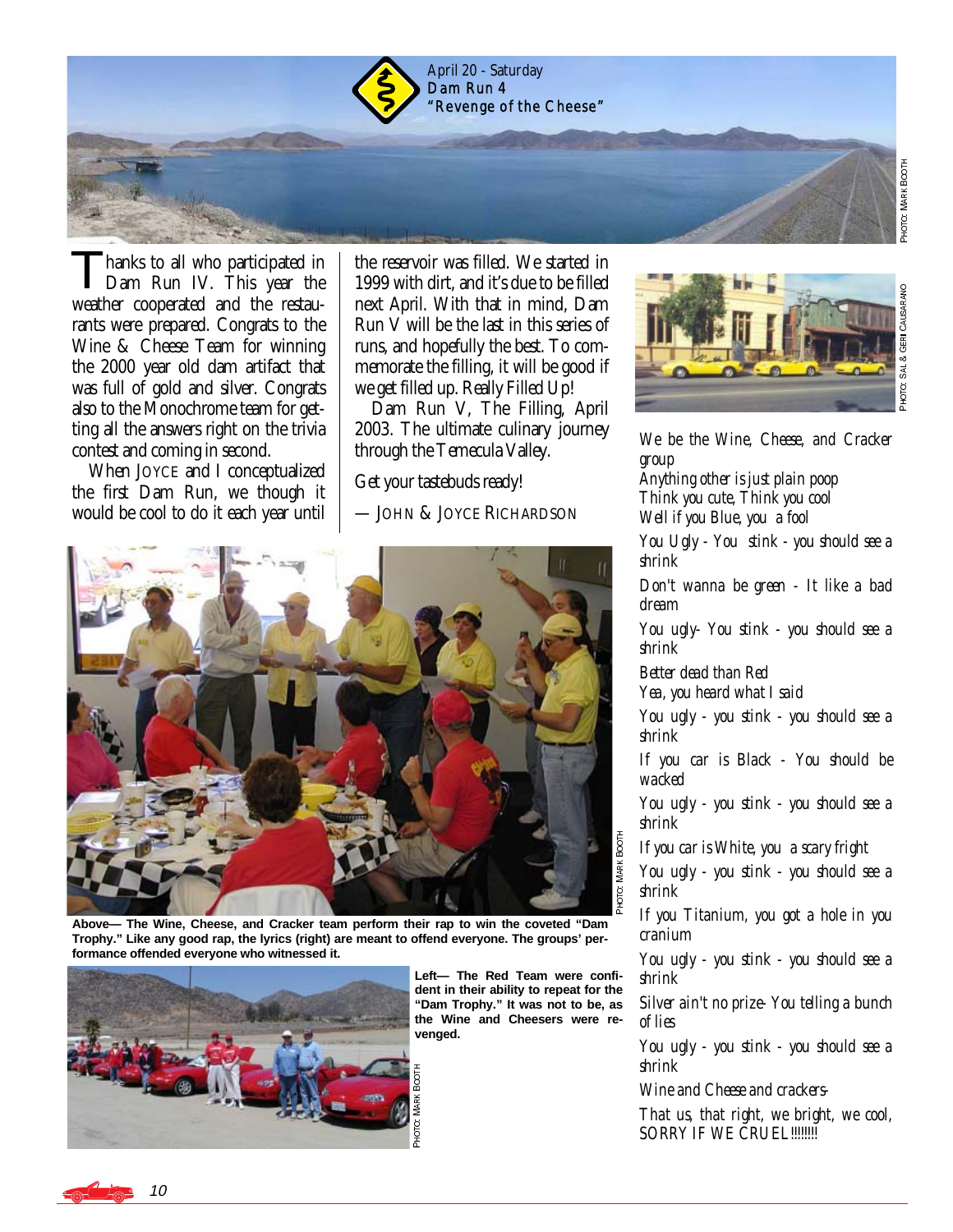#### **Autocross**

May 12, 2002 Autocross Results **AUTOCROSS AT THE "Q"**<br>Congratulations to the following SAN DIEGO MIATA CLUB members on their performance at the Solo2 championship event. The event was sponsored by the Triple A Race Team (TART), and held at Qualcomm Stadium.

| Class                                                                                                          | <b>Driver</b>                                                                                              | Car                                                | <b>Place</b>                           |
|----------------------------------------------------------------------------------------------------------------|------------------------------------------------------------------------------------------------------------|----------------------------------------------------|----------------------------------------|
| CS                                                                                                             | <b>DENNIS DIDIER</b>                                                                                       | Miata                                              | 4th                                    |
| IS <sub>2</sub><br>IS <sub>2</sub><br>IS <sub>2</sub><br>IS <sub>2</sub><br>IS <sub>2</sub><br>IS <sub>2</sub> | <b>BRIAN GOODWIN</b><br><b>KEVIN HAYWOOD</b><br>ROBERT HOLLAND<br>John Lima<br>MICHAEL HEINITZ<br>ED PITTS | Miata<br>Miata<br>Miata<br>Miata<br>Miata<br>Miata | 1st<br>2nd<br>3rd<br>4th<br>6th<br>7th |
| IS2L<br><b>CSP</b>                                                                                             | <b>VERONICA DIDIER</b><br>MARA CALER                                                                       | Miata<br>Honda CRX                                 | 2 <sub>nd</sub><br>1st                 |
| M1(BM)                                                                                                         | <b>LARRY DENNSTEDT</b>                                                                                     | CSR                                                | 3rd                                    |

**Regional & National Events** (Continued from page 5) rate is \$79 for the single studios and \$89 for the double studios. The rooms are reserved until July 15<sup>th</sup>.

Please call to make your individual reservations and refer to Flyin´ Miata.

#### The Greater Cincinnati Miata Club's Midwest Miata Gathering

**Dates:** September 7 - 9 **Place:** Cincinnati, Ohio

The first Gathering was held in 1999 as a prototype to an event with a different format from the established national and regional events. It was envisioned as a loosely structured event with minimal costs other than those elected by each individual participant. There is no registration fee nor are there any charges for events put on by the members of GCMC. There is an admission charge to the park where the event is held (\$3 will cover the whole weekend) and some activities (like the dyno Session) have charges related to what the service provider requires. Participants are, of course, required to provide for their

own food and lodging...but even there, there are club members who would host guests if given some warning.

 Events have included seminars (free), drives (free), car competitions of various sorts (free), dyno sessions (a charge by dyno operator), nights at an electronic playground like Dave & Busters (fees according to the games played), general enthusiasts BS sessions, group dining out (you order what *you* want), R/C races, autocross competitions (usually SCCA or similar with their fees applying), gymkhanas (free - low pressure autocross like events), raffles (free - last year we had tickets to the U.S. Grand Prix)...and just about anything the group wants. If we know you're going to be there, we can plan more!

 While there is no fee to register, it helps the organizers know how far to stick their necks out and bust their buns for the guests coming. The Gathering has grown each year and will surely do so again this year. It's a good time on low bucks with no limit to the activities available.



The following autocross events are *tentatively scheduled* to take place in the parking lot of Qualcomm Stadium:

Saturday, July 6………………..championship

The schedule for the second half of the year was not available at press time.

To confirm autocross information, call: San Diego SCCA Hotlines (619) 441-1333

(800) 360-4454

Web page [www.sdr-solo2.com](http://www.sdr-solo2.com)

Come participate or watch SAN DIEGO MIATA CLUB members race at the autocross (timed event). To participate you need to register for a Solo2 card and number (\$15) and have a DOT approved helmet. Loaner helmets are available at the autocross.

 Additional information and directions are available at [www.](http://www.miatagathering.net) [miatagathering.net](http://www.miatagathering.net) or via a link from the GCMC website [www.cincimiata.com](http://www.cincimiata.com).

#### 2002 National Miata Event

**When:** September 19-22, 2002

**Where:** Hilton, Washington Dulles Airport City, Herndon, VA

Take the scenic routes to the Nation's Capital for the 2002 National Miata Event hosted by Mazda Sports car Club of Washington D.C. and sponsored by the MIATA OWNERS CLUB. Come and spend quality time getting closer to your Miata and the road. Just a few of the activities planned: car show, autocross, drag strip races, defensive driving school, race track tour (touring laps), funcanna, road rallies & scavenger hunt, dynamometer testing and much, much, more! MOC members get \$25 off the registration fees! For further details and additional information regarding the 2002 National Miata Event check out the event Web site at [www.mscw.com/](http://www.mscw.com/Miata2002) [Miata2002](http://www.mscw.com/Miata2002) or phone (703) 278-8005.

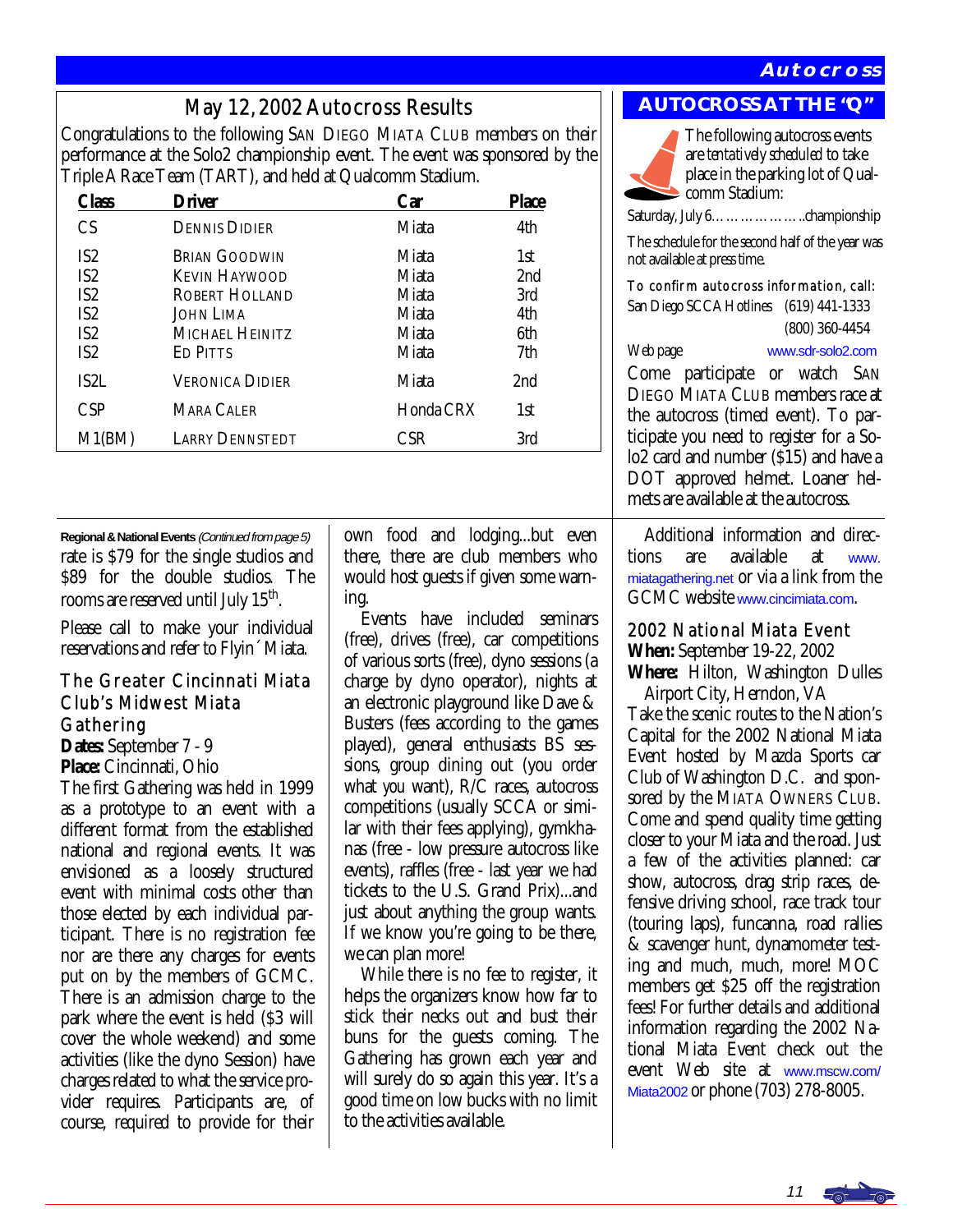## The Color of Our Passion

When STEVE and LAURIE WAID announced their new arrival, of the Miata kind, something seemed to snap. It all started innocently enough, but soon the SDMC e-mail list was filled with colorful prose.

Yellow is mellow, but redder is better (I'm kicking myself for entering the fray)

— HOWARD KUZMINSKI

There once was a Miata Classic Red, So gorgeous it turned every head, "A beautiful sight" they exclaimed, "The best color" it was proclaimed, And the owner's egos were thoroughly fed!

— MARK BOOTH

Yellow may be mellow And some say redder is better But everyone knows that green is keen And a delightful sight to be seen

— RAINER MUELLER

Yellow may be mellow And some say redder is better But every one knows that green is keen And a delightful sight to be seen But the one Miata that is true Is the beautiful one that is Blue

 $-$  Sally Hill

There once was a Miata so green that all thought the driver was "queen" so everyone bowed down when she drove around in her `99 Emerald Mica machine

— SHERI FACER

A red Miata is my favorite, Especially when it's dusk lit, Shifting fast; hearing sweet exhaust notes, Jumbled thoughts fade as adventure unfolds.

— JEANETTE HOLLADAY

Crystal Blue is really cool, It makes all the reds, greens and blacks drool, But to be way ahead of all the rest, Blazing Yellow Mica is by far the best!

— DENNIS & VERONICA DIDIER

Is there any other color than red? Said a voice inside my head Yellow is mellow Said an interesting fellow Are you sure there are other colors than red?

— DIANE LONG

With apologies to The Beach Boys and "California Girls" Well BRGs are hip It's such a classic look, I swear And those YELLOW ones (some are RED underneath!) They're popping up almost everywhere The BLUES and WINES in a host of shades are really easy on the eyes And the WHITES ones with the way they track They prove this car's just the perfect size I wish they all could be `93 LEs I wish they all could be `93 LEs I wish they all could be `93 LEs The BLACK has such a bold look With BBS wheels rather than stock With its RED interior and Harley Davidson speakers And those thumper seats they rock! We've been to a lot of club events And see how you support your color But we're always drawn back to the choice we made Back to BLACK with a RED interior I wish they all could be `93 LEs I wish they all could be `93 LEs I wish they all could be `93 LEs I wish they all could be `93 LEs (BLACK and RED, yeah we dig the) I wish they all could be `93 LEs (BLACK and RED, yeah we dig the) I wish they all could be `93 LEs (BLACK and RED, yeah we dig the) I wish they all could be `93 LEs (BLACK and RED, yeah we dig the)

— LES & DYANNA SMITH

There is a color but red said red to the mellow of yellow most folks love the blue of the southern most hue and blue is the hue of the crew

— GORDON LONG

The essence of life began when we all crawled up from the sand Then we raised our heads to see the wonder, glory and might of my 1992 White!

— BOB LLEWELLYN

We've all seen the sparkling wine, With the Mahogany trim so fine, Well now there's Sparkling Cheese, Oh give me a break *PLEASE*, It's bilious yellow glare, and that old guy with gray hair, Soon he'll be leading us on a run, I hope he knows it's just in fun!

— RICH BEST